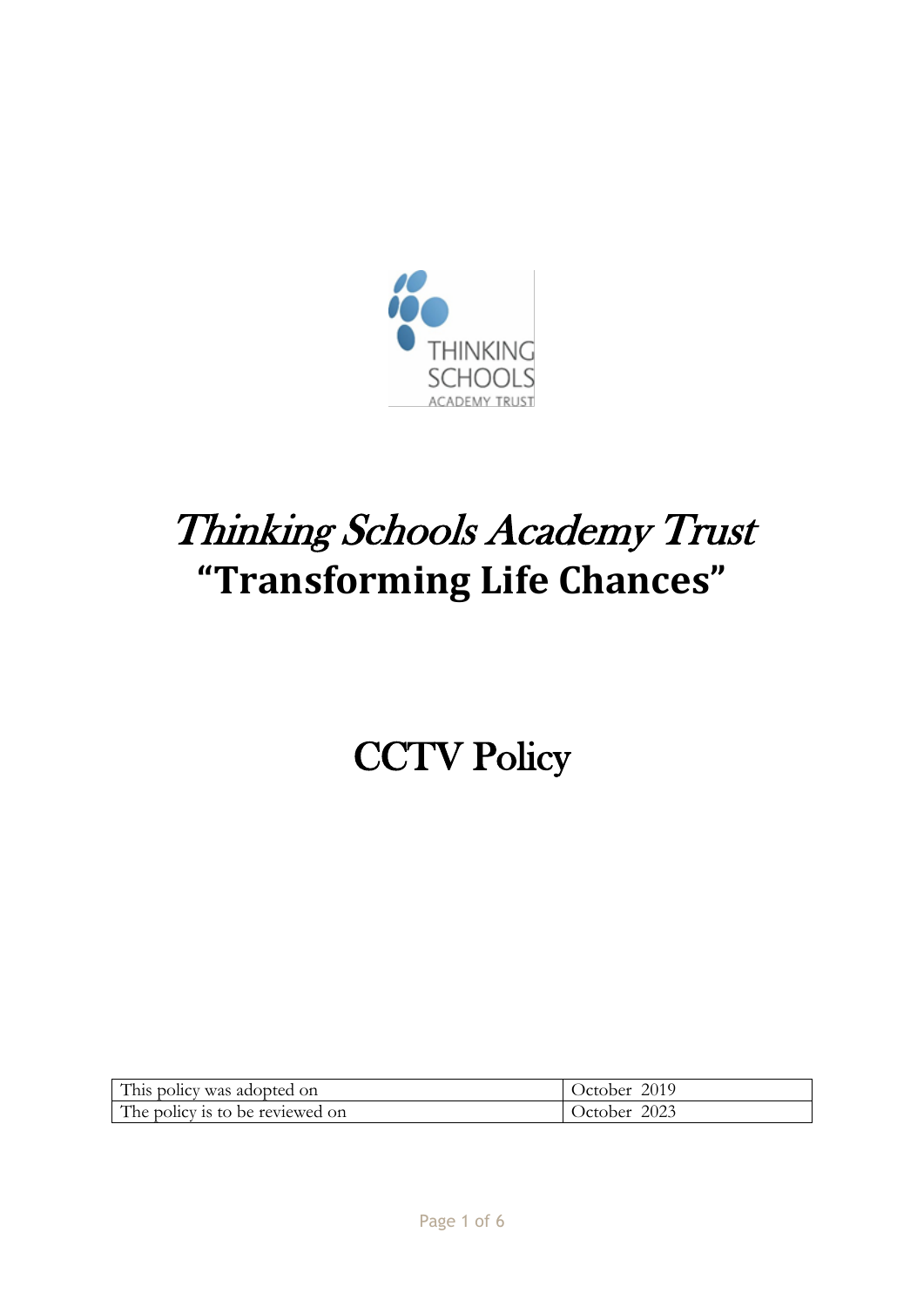#### **1 Policy Statement**

- 1.1 The Thinking Schools Academy Trust uses Close Circuit Television ("CCTV") within the premises of its Academies the purpose of this policy is to set out the position of the Thinking Schools Academy Trust as to the management, operation and use of CCTV.
- 1.2 This policy applies to all members of our Workforce, visitors to the Trust premises and all other persons whose images may be captured by the CCTV system.
- 1.3 This policy takes account of all applicable legislation and guidance, including:
- 1.3.1 General Data Protection Regulation ("GDPR") and the Data Protection Act 2018 (together the Data Protection Legislation)
- 1.3.2 CCTV Code of Practice produced by the Information Commissioner
- 1.3.3 Human Rights Act 1998
- 1.4 This policy sets out the position of the Trust and its Academies in relation to its use of CCTV.

#### **2 Purpose of CCTV**

- 2.1 The Thinking Schools Academy Trust uses CCTV for the following purposes:
- 2.1.1 To provide a safe and secure environment for pupils, staff and visitors;
- 2.1.2 To assist with behaviour management and to ensure pupils take responsibility for their behaviour;
- 2.1.3 To prevent the loss of or damage to the Trust buildings and/or assets; and
- 2.1.4 To assist in the prevention of crime and assist law enforcement agencies in apprehending offenders

# **3 Description of system**

3.1 Camera are based in internal and external locations within the Trust sites, different Trust sites will use analogue or digital cameras that may be fixed or movable. In some locations CCTV cameras may also record sound.

#### **4 Siting of Cameras**

4.1 All CCTV cameras will be sited in such a way as to meet the purpose for which the CCTV is operated. Cameras will be sited in prominent positions where they are clearly visible to staff, pupils and visitors.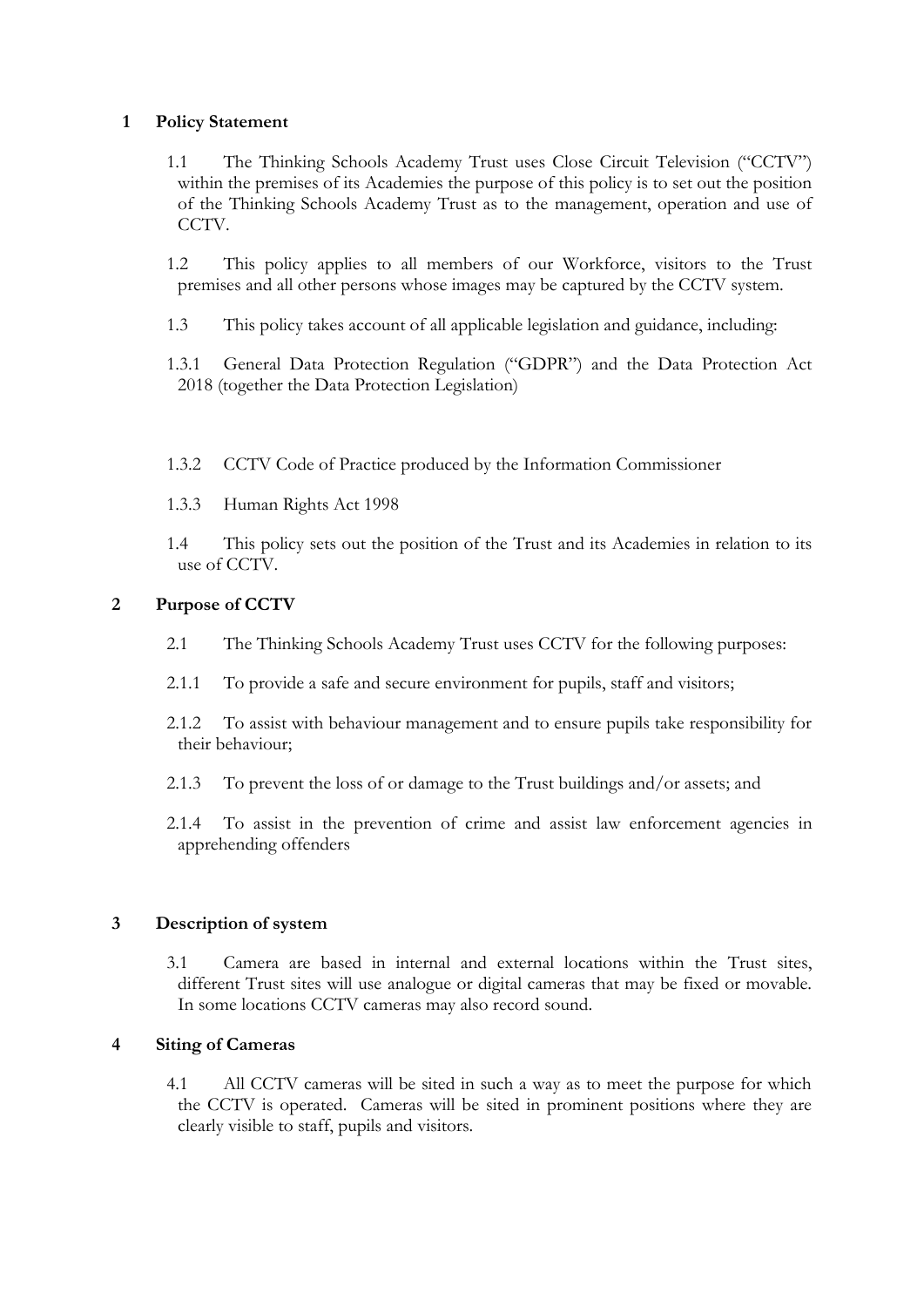- 4.2 Cameras will not be sited, so far as possible, in such a way as to record areas that are not intended to be the subject of surveillance. The Trust will make all reasonable efforts to ensure that areas outside of the Trust premises are not recorded.
- 4.3 Signs will be erected to inform individuals that they are in an area within which CCTV is in operation.
- 4.4 Cameras will not be sited in areas where individual have a heightened expectation of privacy, such as changing rooms or toilets.

### **5 Privacy Impact Assessment**

- 5.1 Prior to the installation of any CCTV camera, or system, a privacy impact assessment will be conducted by the Trust to ensure that the proposed installation is compliant with legislation and ICO guidance.
- 5.2 The Trust will adopt a privacy by design approach when installing new cameras and systems, taking into account the purpose of each camera so as to avoid recording and storing excessive amounts of personal data.

#### **6 Management and Access**

- 6.1 The CCTV system will be managed by the Thinking Schools Academy Trust, Head of IT and Operations.
- 6.2 On a day to day basis the CCTV system will be operated by members of the Academy or Trust site management teams.
- 6.3 The viewing of live CCTV images will be restricted to Site Management Teams, Academy and Trust Management & leadership teams.
- 6.4 Recorded images which are stored by the CCTV system will be restricted to access by Site Management Teams, Academy and Trust Management & leadership teams. In the case of an incident being recorded on the CCTV images the Trust may share images with limited individuals who it deems are key in the management if the incident.
- 6.5 In addition, in some circumstances where it is necessary and proportionate to do so, the images may be shown to pupils involved in an incident either for the purpose of allowing that pupil to understand the impact of their behaviour or as part of the disciplinary process.
- 6.6 No other individual will have the right to view or access any CCTV images unless in accordance with the terms of this policy as to disclosure of images.
- 6.7 The CCTV system is checked on a regular basis by Academy or Trust Site management and IT teams to ensure that it is operating effectively

# **7 Storage and Retention of Images**

7.1 Any images recorded by the CCTV system will be retained only for as long as necessary for the purpose for which they were originally recorded.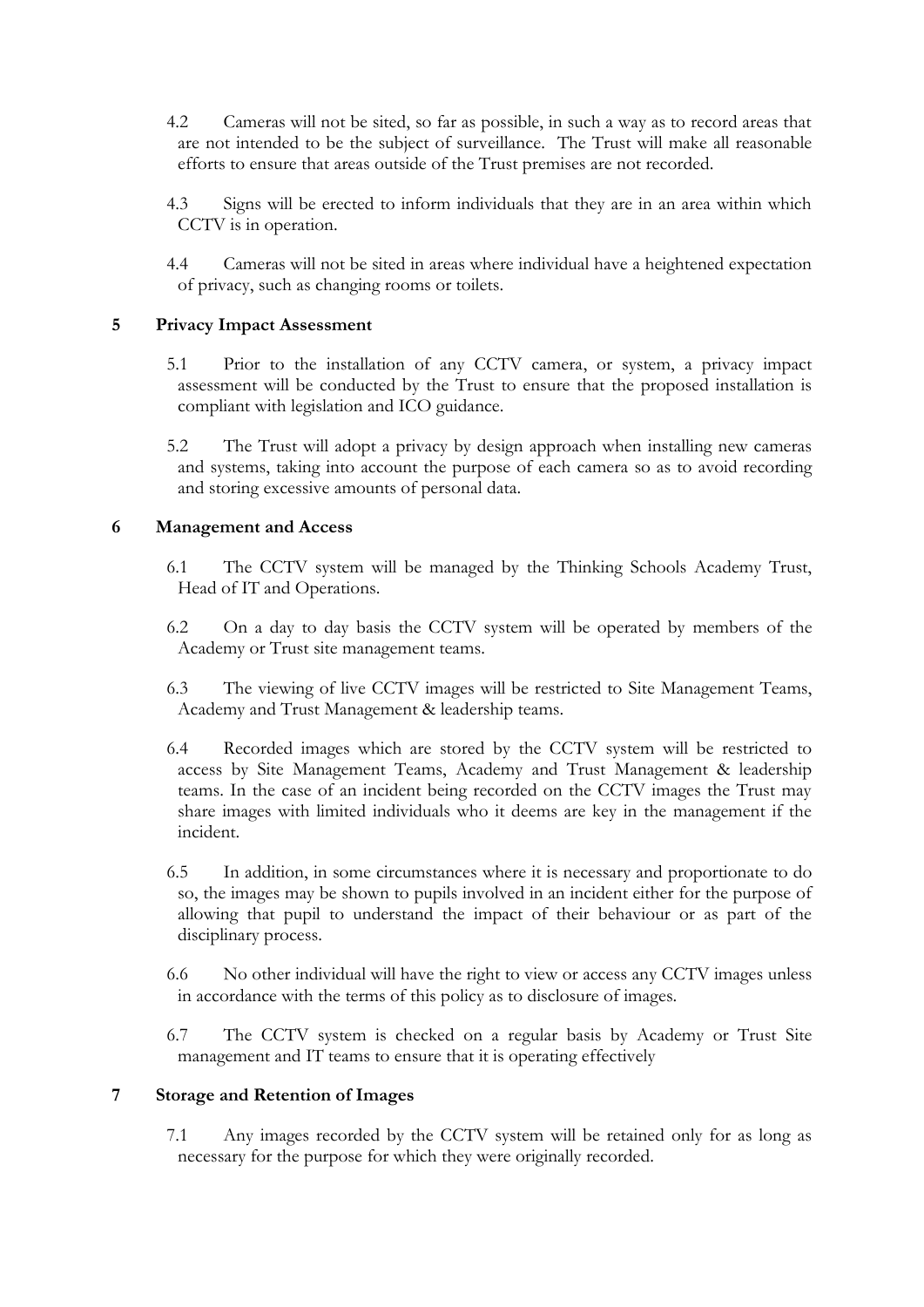- 7.2 Recorded images are stored only for a period of 28 days unless there is a specific purpose for which they are retained for a longer period. In such circumstances authorisation for holding recorded images longer than 28days must be sought form the Head Teacher.
- 7.3 The Trust will ensure that appropriate security measures are in place to prevent the unlawful or inadvertent disclosure of any recorded images. The measures in place include:
- 7.3.1 CCTV recording systems being located in restricted access areas;
- 7.3.2 The CCTV system being encrypted/password protected;
- 7.3.3 Restriction of the ability to make copies to specified members of staff
- 7.4 A log of any access to the CCTV images, including time and dates of access, and a record of the individual accessing the images, will be maintained by the Trust

#### **8 Disclosure of Images to Data Subjects**

- 8.1 Any individual recorded in any CCTV image is a data subject for the purposes of the Data Protection Legislation, and has a right to request access to those images.
- 8.2 Any individual who requests access to images of themselves will be considered to have made a subject access request pursuant to the Data Protection Legislation. Such a request should be considered in the context of the Trust's Subject Access Request Policy.
- 8.3 When such a request is made a member of the Academy or Trust management or leadership team will review the CCTV footage, in respect of relevant time periods where appropriate, in accordance with the request.
- 8.4 If the footage contains only the individual making the request, then the individual may be permitted to view the footage. This must be strictly limited to that footage which contains only images of the individual making the request. The individual member of the Academy or Trust management or leadership team must take appropriate measures to ensure that the footage is restricted in this way.
- 8.5 If the footage contains images of other individuals, then the Trust must consider whether:
- 8.5.1 The request requires the disclosure of the images of individuals other than the requester, for example whether the images can be distorted so as not to identify other individuals;
- 8.5.2 The other individuals in the footage have consented to the disclosure of the images, or their consent could be obtained; or
- 8.5.3 If not, then whether it is otherwise reasonable in the circumstances to disclose those images to the individual making the request.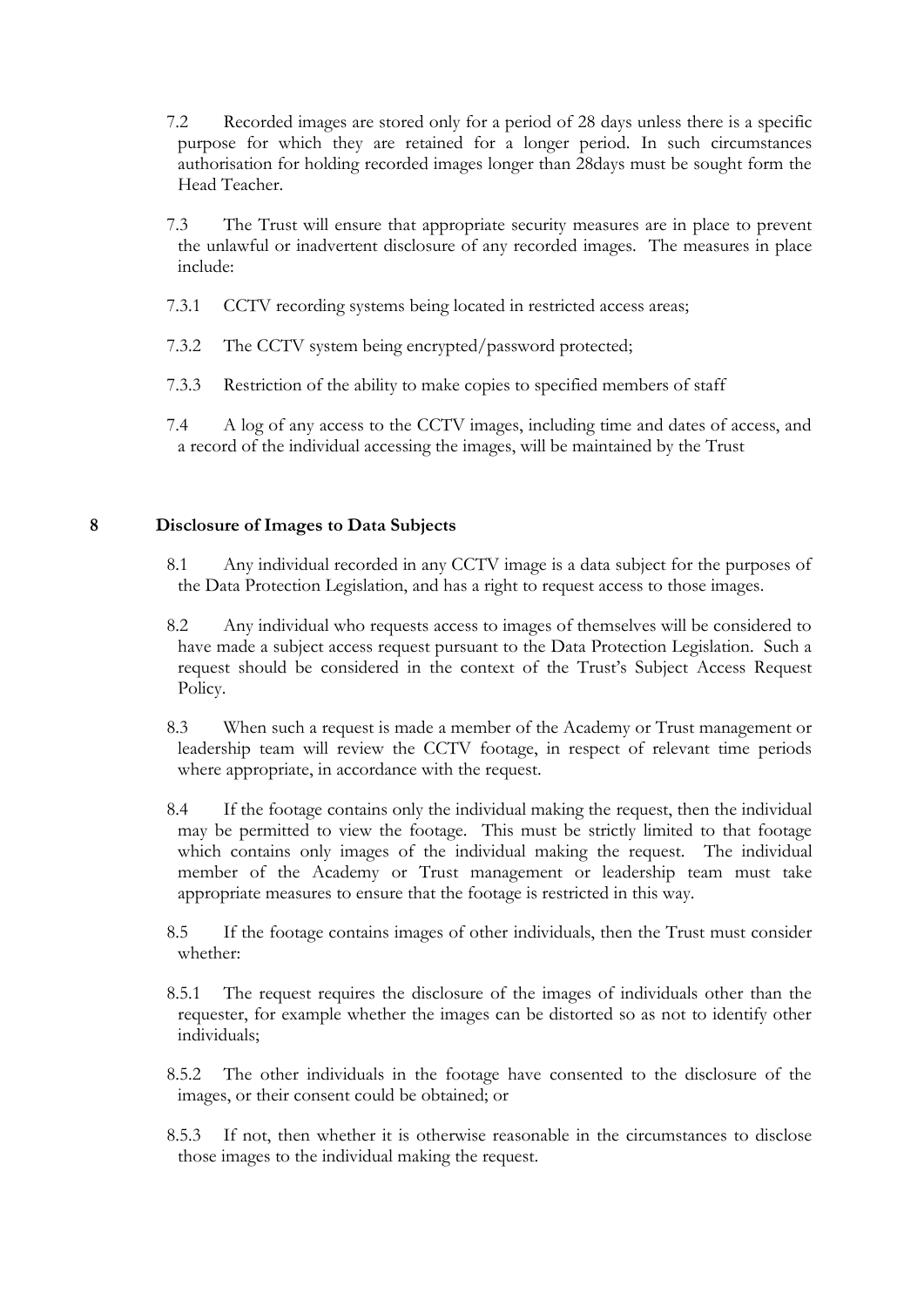- 8.6 A record must be kept, and held securely, of all disclosures which sets out:
- 8.6.1 When the request was made;

8.6.2 The process followed by the Academy or Trust Management or Leadership team in determining whether the images contained third parties;

- 8.6.3 The considerations as to whether to allow access to those images;
- 8.6.4 The individuals that were permitted to view the images and when; and

8.6.5 Whether a copy of the images was provided, and if so to whom, when and in what format.

#### **9 Disclosure of Images to Third Parties**

- 9.1 The Trust will only disclose recorded CCTV images to third parties where it is permitted to do so in accordance with the Data Protection Legislation.
- 9.2 CCTV images will only be disclosed to law enforcement agencies in line with the purposes for which the CCTV system is in place.
- 9.3 If a request is received from a law enforcement agency for disclosure of CCTV images, then the member of the Academy or Trust Management or leadership must follow the same process as above in relation to subject access requests. Detail should be obtained from the law enforcement agency as to exactly what they want the CCTV images for, and any particular individuals of concern. This will then enable proper consideration to be given to what should be disclosed, and the potential disclosure of any third party images.
- 9.4 The information above must be recorded in relation to any disclosure.
- 9.5 If an order is granted by a Court for disclosure of CCTV images, then this should be complied with. However very careful consideration must be given to exactly what the Court order requires. If there are any concerns as to disclosure, then the Data Protection Officer should be contacted in the first instance and appropriate legal advice may be required.

#### **10 Review of Policy and CCTV System**

10.1 This policy will be reviewed every 4 years

10.2 The CCTV system and the privacy impact assessment relating to it will be reviewed BI-ANNUALLY.

#### **11 Misuse of CCTV systems**

11.1 The misuse of CCTV system could constitute a criminal offence.

11.2 Any member of staff who breaches this policy may be subject to disciplinary action.

#### **12 Complaints relating to this policy**